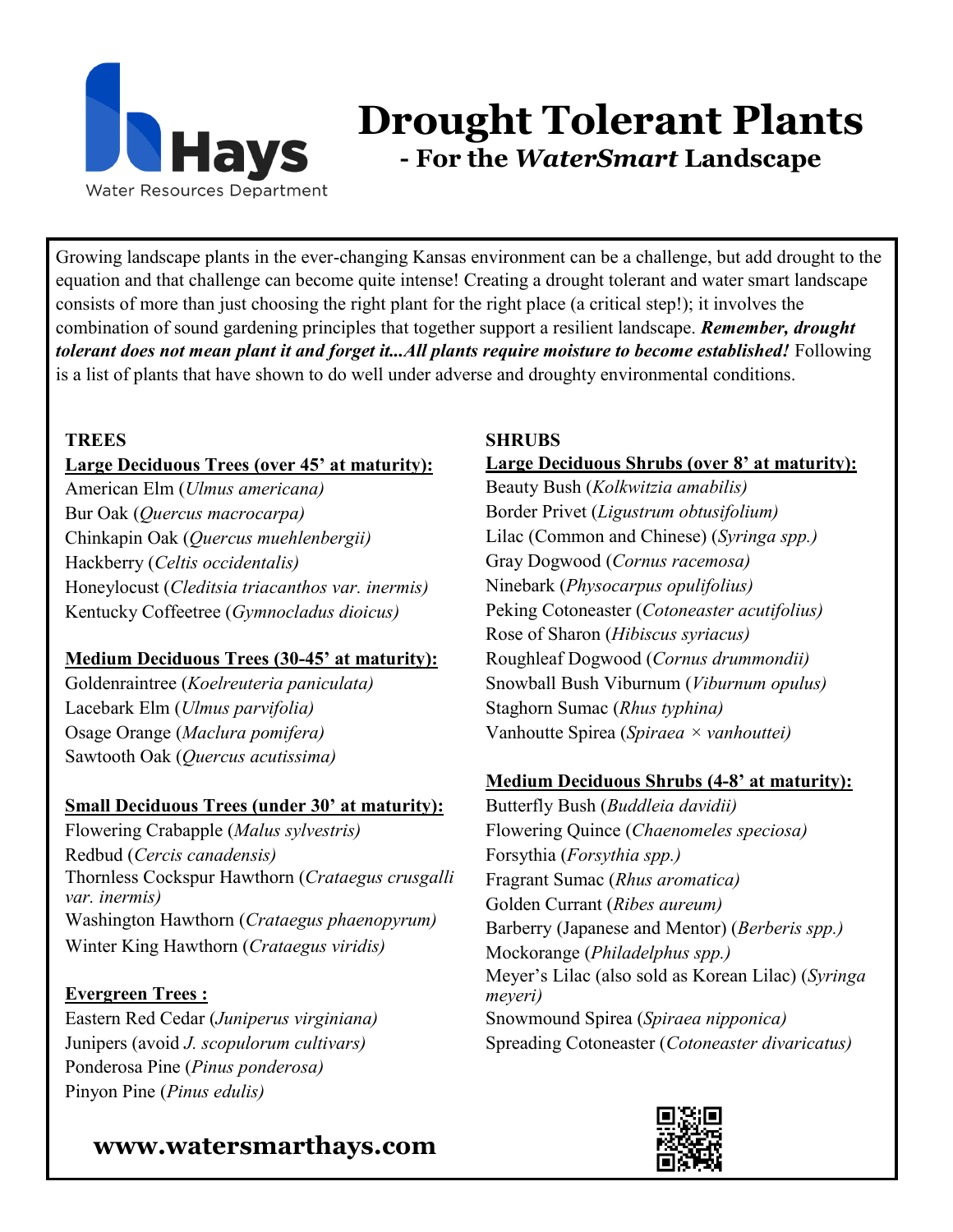#### **Small Deciduous Shrubs (under 4' at maturity):**

Alpine Currant (*Ribes alpinum)* Bluemist (also sold as Bluemist Spirea) (*Caryopteris x clandonensis)* Bumald Spirea (*Spiraea x bumalda)* Chenault Coralberry (*Symphoricarpos × chenaultii)* Crimson Pygmy Barberry (*Berberis thunbergii)* Gro Low Sumac (*Rhus aromatica 'Gro-Low')* Indian Currant Coralberry (*Symphoricarpos orbiculatus)* Japanese Flowering Quince (*Chaenomeles japonica)* Kobold Barberry (*Berberis thunbergii 'Kobold')* Snowberry (*Symphoricarpos albus)* Saint John's Wort (i.e. 'Blue Velvet') (*Hypericum spp.)*

#### **Evergreen Shrubs**

Junipers (avoid *J. scopulorum cultivars)*

#### **Perennial Flowers**

Aster (*Symphyotrichum spp.)* Bee Balm (*Monarda spp.)* Butterfly Weed (*Asclepias tuberosa)* Chrysanthemum (*Chrysanthemum morifolium)* Coreopsis (Tickseed) (*Coreopsis spp.)* Daylily (*Hemerocallis spp.)* Dianthus (*Dianthus spp.)* Gaillardia (*Gaillardia x grandiflora)* Garden Phlox (*Phlox paniculata)* Iris (*Iris x germanica)* Lamb's Ear (*Stachys byzantina)* Peony (*Paeonia spp.)* Purple Coneflower (*Echinacea purpurea)* Russian Sage (*Salvia yangii, Perovskia atriplicifolia)* Black-eyed Susan (*Rudbeckia hirta)* Salvia (*Salvia spp.)* Sedum ('Autumn Joy') (*Hylotelephium spectabile, Sedum spectabile)* Shasta Daisy (*Leucanthemum x superbum)* Spiderwort (*Tradescantia ohiensis)* Yarrow (*Achillea spp.)*

#### **Annual Flowers**

Ageratum (*Ageratum spp.)* Celosia (*Celosia spp.)* Cosmos (*Cosmos spp.)* Gaillardia (*Gaillardia pulchella)* Geranium (*Pelargonium x hortorum)* Gomphrena (*Gomphrena globosa)* Lantana (*Lantana spp.)* Marigold (*Tagetes spp.)* Petunia (*Petunia spp.)* Portulaca (*Portulaca spp.)* Rudbeckia (*Rudbeckia hirta)* Salvia (*Salvia spp.)* Snapdragon (*Antirrhinum majus)* Verbena (*Verbena spp.)* Zinnia (*Zinnia spp.)*

#### **Herbs**

Artemisia (*Artemisia spp.)* Basil (*Ocimum basilicum)* Germander (*Teucrium chamaedrys)* Horehound (*Marrubium vulgare)* Hollyhock (*Alcea rosea)* Lavender (*Lavandula angustifolia)* Lemon Balm (*Melissa officinalis)* Marjoram (*Origanum majorana)* Motherwort (*Leonurus cardiaca)* Oregano (*Origanum spp.)* Sage (*Salvia officinalis)* Thyme (*Thymus spp.)*

#### **Ornamental Grasses**

Big Bluestem (*Andropogon gerardii)* Blue Fescue ('Elijia Blue', etc.) (*Festuca glauca)* Feather Reed Grass ('Karl Forester') (*Calamagrostis x acutiflora)* Hardy Fountain Grass (*Cenchrus alopecuroides)* Hardy Pampas (*Tripidium ravennae)* Indiangrass (*Sorghastrum nutans)* Porcupine Grass (*Miscanthus sinensis 'Strictus')* Blue Grama (*Bouteloua gracilis)* Sideoats Grama (*Bouteloua curtipendula*) Switchgrass ('Northwind', etc.) (*Panicum virgatum)*



### **www.watersmarthays.com**